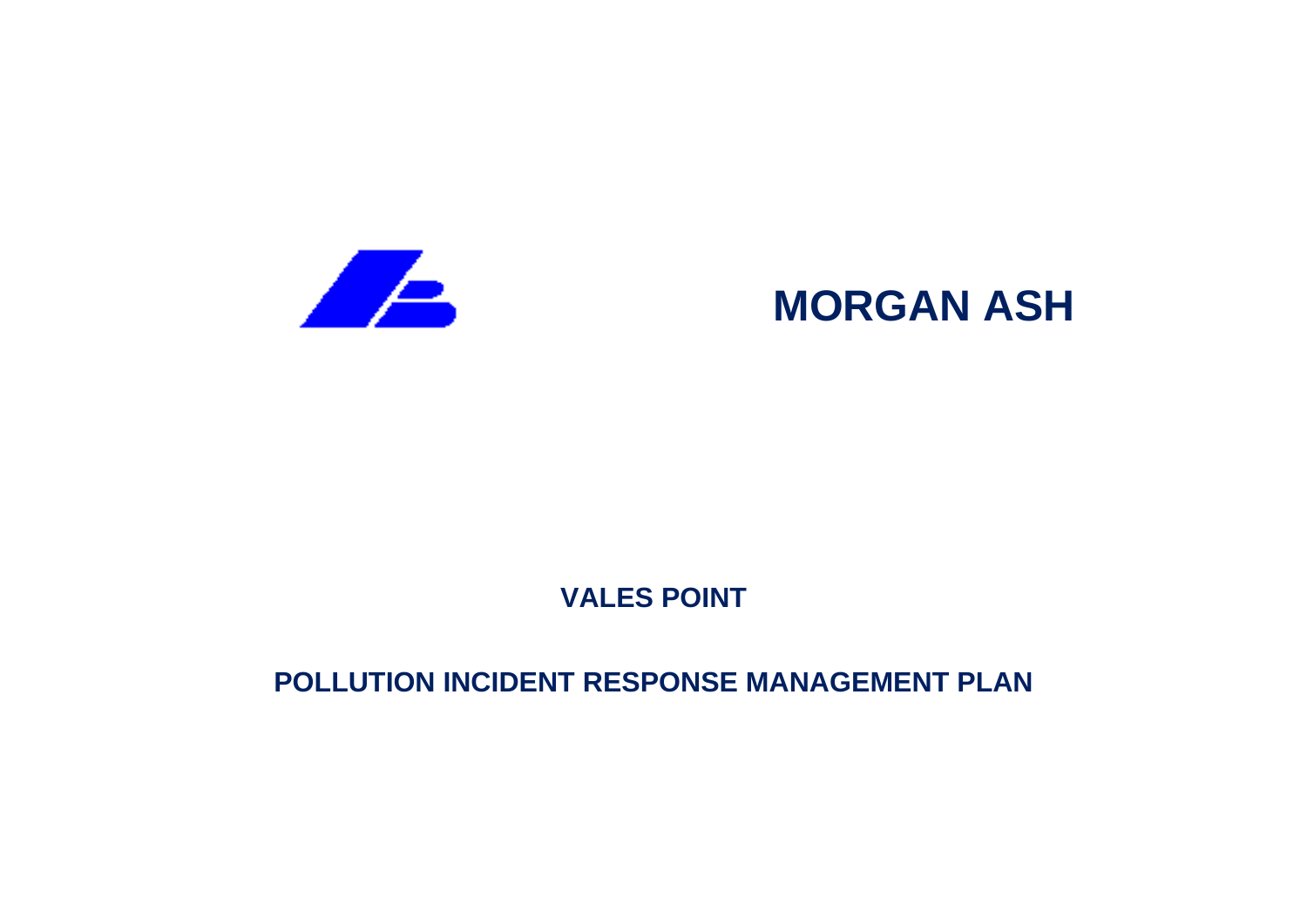### **Pollution Incident Response Management Plan – Vales Point**

This Pollution Incident Response Plan has been made publicly available as per Clause 98D of the Protection of the Environment (General) Amendment (Pollution Incident Response Management Plans) Regulation 2012 and the Protection of the Environment Operations Act 2011. For the purpose of this plan a 'pollution incident' is defined as:

*"An occurrence or set of circumstances during or as a consequence of which there is or is likely to be a leak, spill or other escape or deposit of a substance, as a result of which pollution has occurred, is occurring or is likely to occur. It includes an incident or set of circumstances in which a substance has been placed or disposed of on premises, but it does not include an incident or set of circumstances involving only the emission of any noise."* ('Pollution Incident', Dictionary, Protection of the Environment Operations Act 1997)

#### **Notification of Pollution Incidents**

In the case of an emergency Morgan Ash will contact the Emergency Services immediately on 000. After Emergency Services have been contacted, or in the case of non-emergency pollution incidents<sup>\*</sup>, Morgan Ash, Vales Point site will notify the following Authorities as follows:

| <b>Authority</b>                                | <b>Contact Number</b> |
|-------------------------------------------------|-----------------------|
| 1. Fire & Rescue NSW (first notification)       | 000                   |
| <b>Doyalson Fire Brigade</b>                    | 02 4399 3497          |
| <b>NSW Rural Fire Service - Fire and Rescue</b> | 02 4914 4500          |
| Fire and Rescue NSW Wangi Wangi Fire Station    | 02 4975 1107          |
| <b>2. EPA</b>                                   | 131 555               |
| 3. NSW Health                                   | 02 9391 9000          |
| <b>Wyong Hospital</b>                           | 02 4394 8000          |
| <b>4. SafeWork NSW</b>                          | 131 050               |
| 5. Local authority/s                            |                       |
| <b>Wyong Shire Council</b>                      | 02 4350 5555          |
| <b>Port Authority of NSW</b>                    | 02 4985 8222          |

**\***A pollution incident is required to be notified if:

*"There is a risk of material harm to the environment which includes actual or potential harm to the health or safety of human beings or to ecosystems that is not trivial, or actual or potential loss or property damage of an amount or amounts in aggregate exceeding \$10,000*.**"** (Clause 1, Section 147, Protection of the Environment Operations Act 1997)